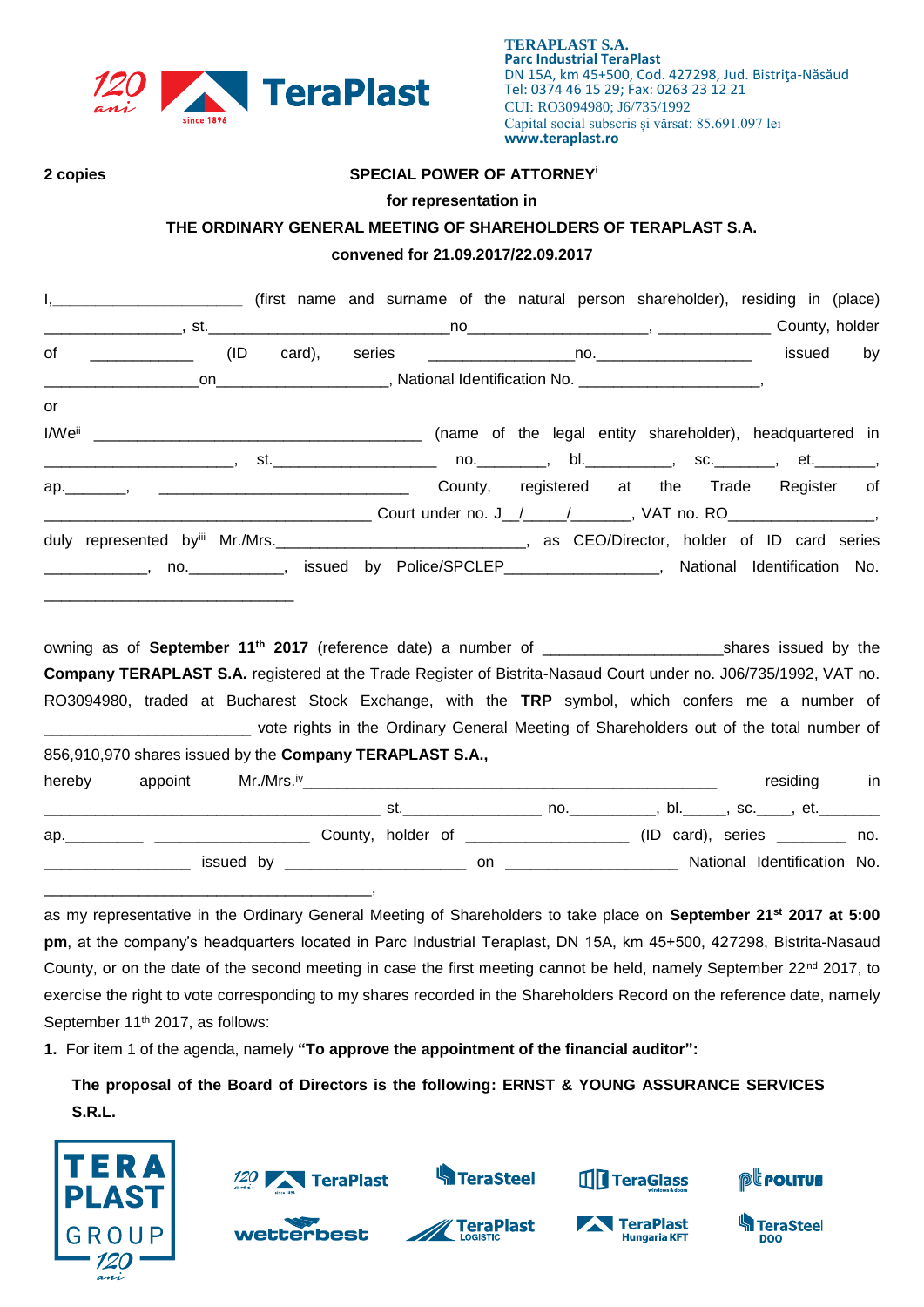

| For | <b>Against</b> | <b>Abstention</b> |
|-----|----------------|-------------------|
|     |                |                   |

**2.** For item 2 of the agenda, namely: **"To approve the appointment of the internal auditor":**

**The proposal of the Board of Directors is the following: GENERAL CONSULTING MGI S.R.L.**

| For | <b>Against</b> | <b>Abstention</b> |
|-----|----------------|-------------------|
|     |                |                   |

**3.** For item 3 of the agenda, namely: **"To approve the validity period of the financial audit and internal audit contracts":**

**The proposal of the Board of Directors is the following: 2 (two) years since the approval of the decision by the OGMS for the financial audit contract and 1 (one) year since the approval of the decision by the OGMS for the internal audit contract**

| For | <b>Against</b> | <b>Abstention</b> |
|-----|----------------|-------------------|
|     |                |                   |

**4.** For item 4 of the agenda, namely: **"To approve the remuneration of the financial auditor and the internal auditor":**

| For | <b>Against</b> | <b>Abstention</b> |
|-----|----------------|-------------------|
|     |                |                   |

**5.** For item 5 of the agenda, namely: **"To approve the striking off the Trade Register of Bistrita-Năsăud the mentions concerning the auditor whose appointment will not be extended, if applicable.:"**

| For | <b>Against</b> | <b>Abstention</b> |
|-----|----------------|-------------------|
|     |                |                   |

**6.** For item 6 of the agenda, namely: **"To authorize Mrs. Carmen Mirela Pop - CEO, and Mrs. Maria Ioana Birta - CFO, to negotiate and sign for and on behalf of the shareholders the financial and internal audit agreements.":**

| For | <b>Against</b> | <b>Abstention</b> |
|-----|----------------|-------------------|
|     |                |                   |

**7.** For item 7 of the agenda, namely: **"To approve the increase of the total amount of the Investment Plan, corresponding to the 2017 fiscal year, from RON 84,000,000, approved by the EGMS Decision no. 1/27.04.2017, to RON 96,000,000.":**





wetterbest



**TeraPlast** 



TeraPlast

**Hungaria KFT** 



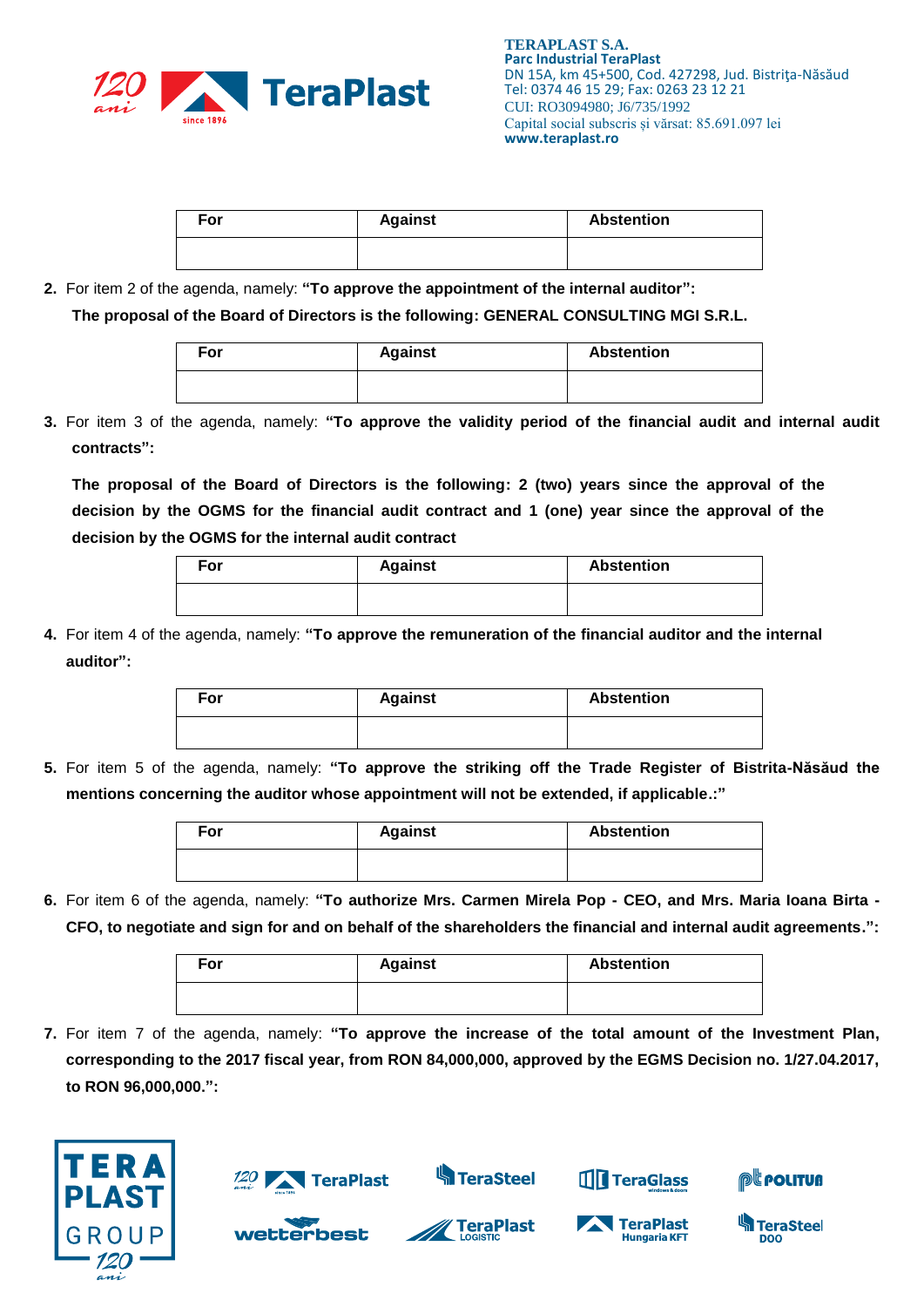

| For | <b>Against</b> | <b>Abstention</b> |
|-----|----------------|-------------------|
|     |                |                   |

**8.** For item 8 of the agenda, namely: **"To establish the registration date when the shareholders affected by the decisions adopted by the Ordinary General Meeting of Shareholders shall be identified. The Board of Directors suggests the date of October 12th 2017.:"**

| For | <b>Against</b> | <b>Abstention</b> |
|-----|----------------|-------------------|
|     |                |                   |

**9.** For item 9 of the agenda, namely: **"To approve the date of October 11th 2017 as "ex-date", namely the date previous to the registration date when the financial instruments, subject of the decisions of the corporate bodies, are transacted without the rights resulting from such decision, pursuant to Article 2 letter f) of the Regulation no. 6/2009 on the exercise of certain rights of the shareholders within the general meetings of the trading companies, as amended and completed by Regulation no. 13/2014 on the amendment and completion of certain regulations issued by the Security National Board (hereinafter referred to as NSC Regulation no. 6/2009).":**

| For | <b>Against</b> | <b>Abstention</b> |
|-----|----------------|-------------------|
|     |                |                   |

**10.** For item 10 of the agenda, namely: **"To authorize the Chairman of the Board of Directors, Mr. Dorel Goia, to sign, for and on behalf of all the shareholders present at the meeting, the OGMS Decision.":**

| For | <b>Against</b> | <b>Abstention</b> |
|-----|----------------|-------------------|
|     |                |                   |

**11.** For item 11 of the agenda, namely: **"To authorize the company's legal adviser, Mrs. Diana Octavia Bretfelean, holder of ID card series X.B. no. 515915, to do everything that is necessary as to record the OGMS Decision at the Trade Register of Bistrita-Nasaud Court, and to publish such decision in the Official Gazette of Romania, Section 4":**

| For | <b>Against</b> | <b>Abstention</b> |
|-----|----------------|-------------------|
|     |                |                   |

# Please find hereby attached a copy of the valid ID card<sup>y</sup>/a copy of the registration certificate<sup>vi</sup>.

I hereby authorize the representative referred to above to cast their vote as they may deem appropriate on the matters not identified and included in the agenda until this date, pursuant to the applicable law.





**wetterbest** 

TeraSteel